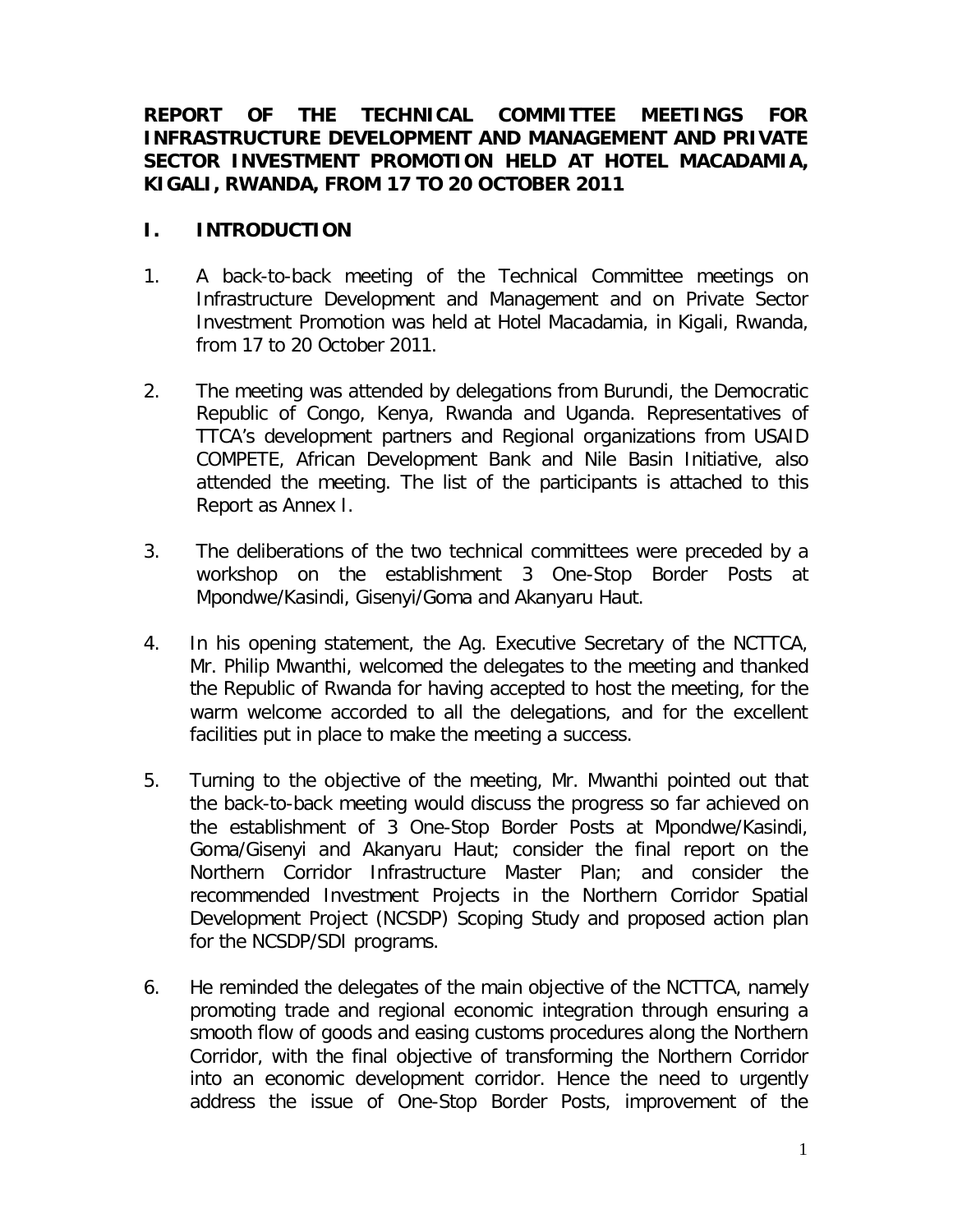infrastructure along the Corridor and the recommended Anchor Investment Projects in the Spatial Development Program.

- 7. The meeting was officially opened by the Minister of State in Charge of Transport of the Republic of Rwanda, Hon. Dr. Alexis Nzahabwanimana. In his opening remarks, the Minister welcomed all the delegates to Rwanda and thanked them for having responded positively to the TTCA's invitation to attend this important meeting. The Minister reassured the delegations that as usual, the Rwanda Government would make sure that all the necessary measures are in place to ensure the appropriate atmosphere required for the success of the meeting.
- 8. Turning to the objective of the meeting, the Minister reiterated the commitment of the governments of the member States of the NCTTCA in ensuring that the Northern Corridor serves as one of the vital tools in fostering regional economic integration, stressing the crucial role played by the Corridor in the economies of Kenya and the landlocked member States of Uganda, Rwanda, Burundi and the Democratic Republic of Congo. In this regard, he expressed the hope that this meeting would come up with tangible recommendations and clear guidance to the governments of the member States on what is required to finalise the project on the one-stop border posts, and to find a conclusive solution to the issue of non-tariff barriers and all other bottlenecks that make transport along the Corridor unnecessarily costly.
- 9. The Minister lauded the efforts of the TTCA Secretariat in coordinating the member States' efforts in coming up with a binding framework on transit traffic and appealed to all the member States in turn to provide the Secretariat with the necessary support to achieve this objective.
- 10. Finally, Hon. Nzahabwanimana called on all the participants to assist the member States in putting an end to the culture of inconclusive and never-ending studies and expressed the hope that the present meeting would come up with clear recommendations and guidelines on the way forward, so as to make the TTCA a model development organization.

# **II. ADOPTION OF THE AGENDA AND THE WORK PLAN**

11. The meeting adopted its agenda and work plan.

# **III. COMPOSITION OF THE BUREAU**

12. The participants were reminded that the Bureau remains as follows: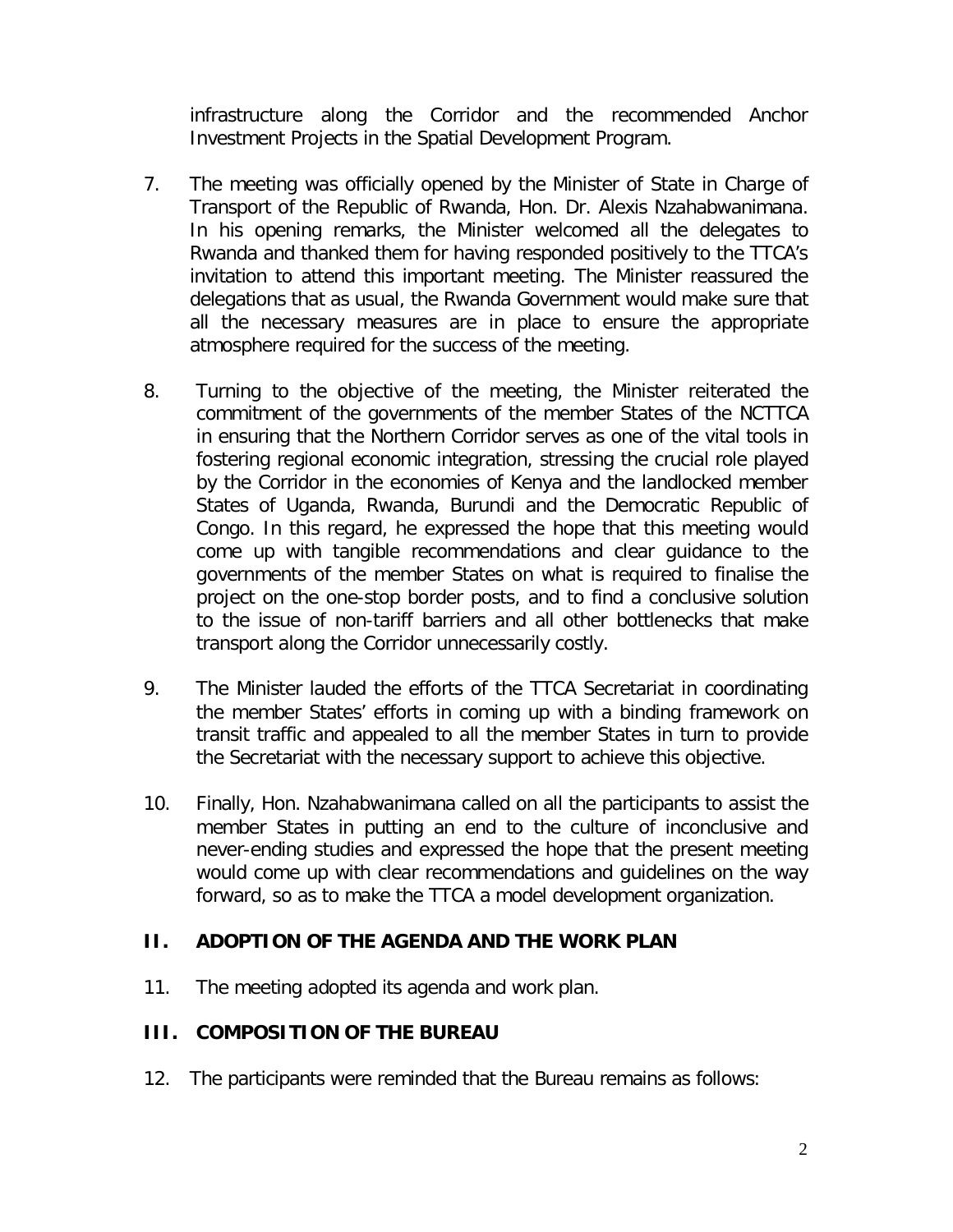- Chair: Rwanda
- Vice Chair: Uganda
- > 1st Rapporteur: Burundi
- > 2<sup>nd</sup> Rapporteur: Democratic Republic of Congo

# **IV. DELIBERATIONS**

- **A. WORKSHOP ON THE DRAFT FINAL REPORT ON THE FEASIBILITY STUDY AND DETAILED ENGINEERING DESIGN FOR 3 ONE-STOP BORDER POSTS ALONG THE NORTHERN CORRIDOR (MPONDWE/KASINDI, GISENYI/GOMA AND AKANYARU HAUT)**
- 13. The meeting was guided through the deliberation by a team of consultants from Otieno Odongo & Partners Consulting Engineering, who conducted the study. The meeting discussed the Report under the following sub-titles:
	- a) Proposed Institutional Framework at the Border Posts and Economic Feasibility of the Project
	- b) Legal Audit
	- c) Social Environmental Impact Assessment
	- d) Traffic Projections
	- e) Physical Infrastructure Proposals
	- f) Information Technology
- 14. The Committee after deliberations, made the following recommendations summarized in the matrix below: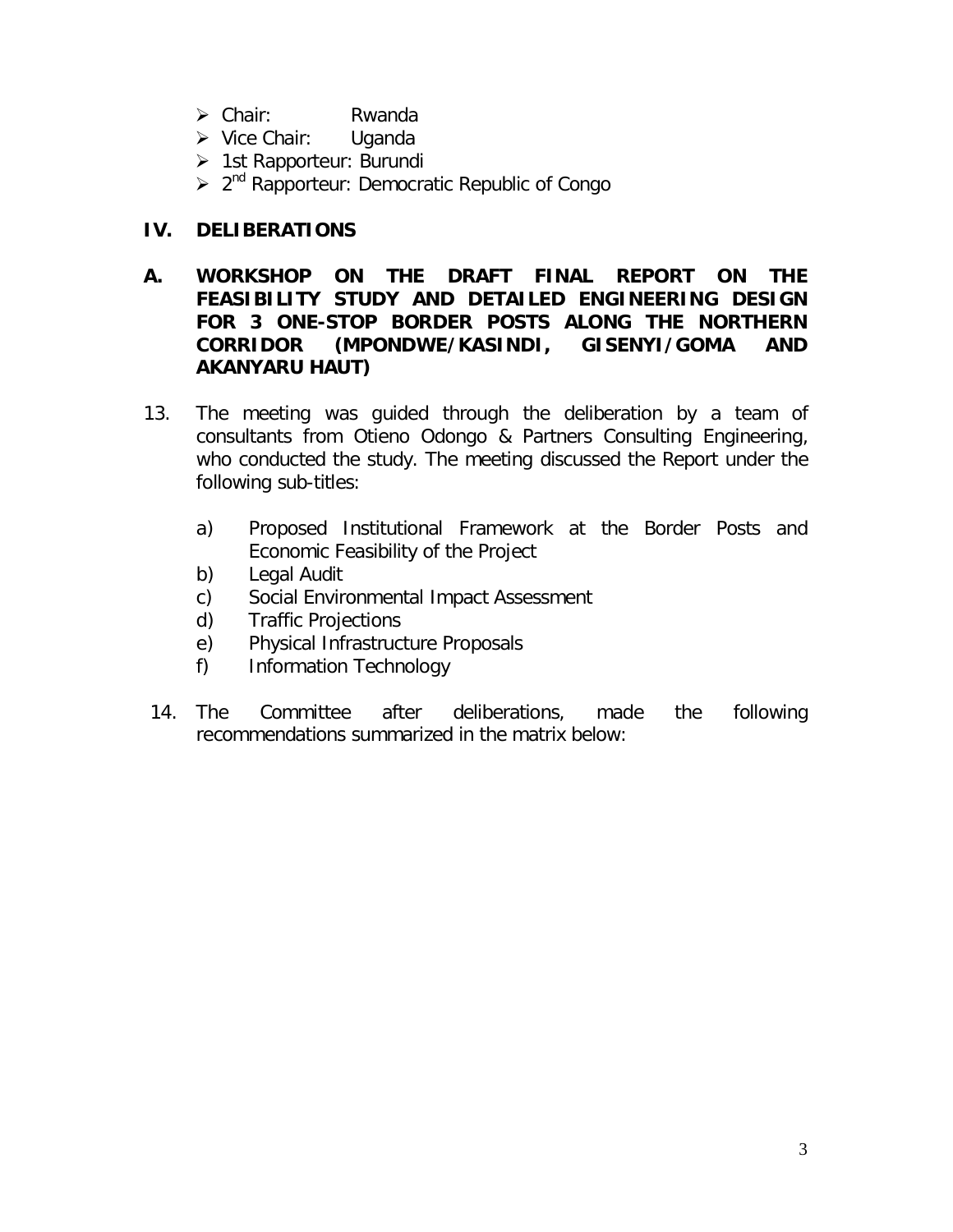# **MATRIX OF ISSUES AND RECOMMENDATIONS**

# **REPORT ON PROCEEDINGS ON THE 3 OSBP WORKSHOP**

|     | <b>Issue Raised</b>                                                                                                                                                                                                                                                   | <b>Recommendations</b>                                                                                                                                                                                                   |
|-----|-----------------------------------------------------------------------------------------------------------------------------------------------------------------------------------------------------------------------------------------------------------------------|--------------------------------------------------------------------------------------------------------------------------------------------------------------------------------------------------------------------------|
| 1.  | <b>Traffic Projections</b>                                                                                                                                                                                                                                            |                                                                                                                                                                                                                          |
| 1.1 | Pavement Design Standards- The Consultant did not consider,<br>when designing for pavement layers, use of standards in other<br>member states.                                                                                                                        | The Committee recommends that the Consultant<br>reviews and adopts the most conservative<br>Standard within the members states and revise<br>the design accordingly.                                                     |
| 1.2 | Pavement Surfacing Materials- Cabro considered for pavements<br>in the drawings                                                                                                                                                                                       | The Committee recommends that the Drawings<br>be revised to reflect concrete pavement.                                                                                                                                   |
| 1.3 | Consultant should relate the pavement design to traffic flow<br>projection                                                                                                                                                                                            | It further recommends that the pavement<br>designs be revised accordingly                                                                                                                                                |
| 1.4 | How far the traffic studies were conducted beyond the border<br>post                                                                                                                                                                                                  | Traffic studies were limited to entry and exit<br>points from border points.                                                                                                                                             |
| 1.5 | Crossing time- How will this be reduced with the introduction of<br><b>OSBP</b>                                                                                                                                                                                       | By half, other factors remaining constant                                                                                                                                                                                |
| 1.6 | The Design did not cater for slow/ stationary traffic as this tends<br>to be the tendencies with most Heavy Commercial Vehicles as<br>they approach the border post                                                                                                   | The Consultant had proposed Cabro pavement as<br>has been mentioned in item 1.2 above.                                                                                                                                   |
|     |                                                                                                                                                                                                                                                                       | The Committee recommends that the designs be<br>revised to replace the Cabros with Concrete<br>(Rigid) pavement that is able to withstand the<br>stresses caused by slow moving/stationary<br>heavy commercial vehicles. |
| 1.7 | The Delegates from DRC felt that the traffic study needs to be<br>revised since a new traffic survey has been done at Goma border<br>post which now reflects the current traffic at the border and they<br>were willing to share that information with the consultant | Consultant felt that the projections done using the<br>2010 base year traffic catered for any future traffic<br>within 20 year period that is expected at the border<br>post.                                            |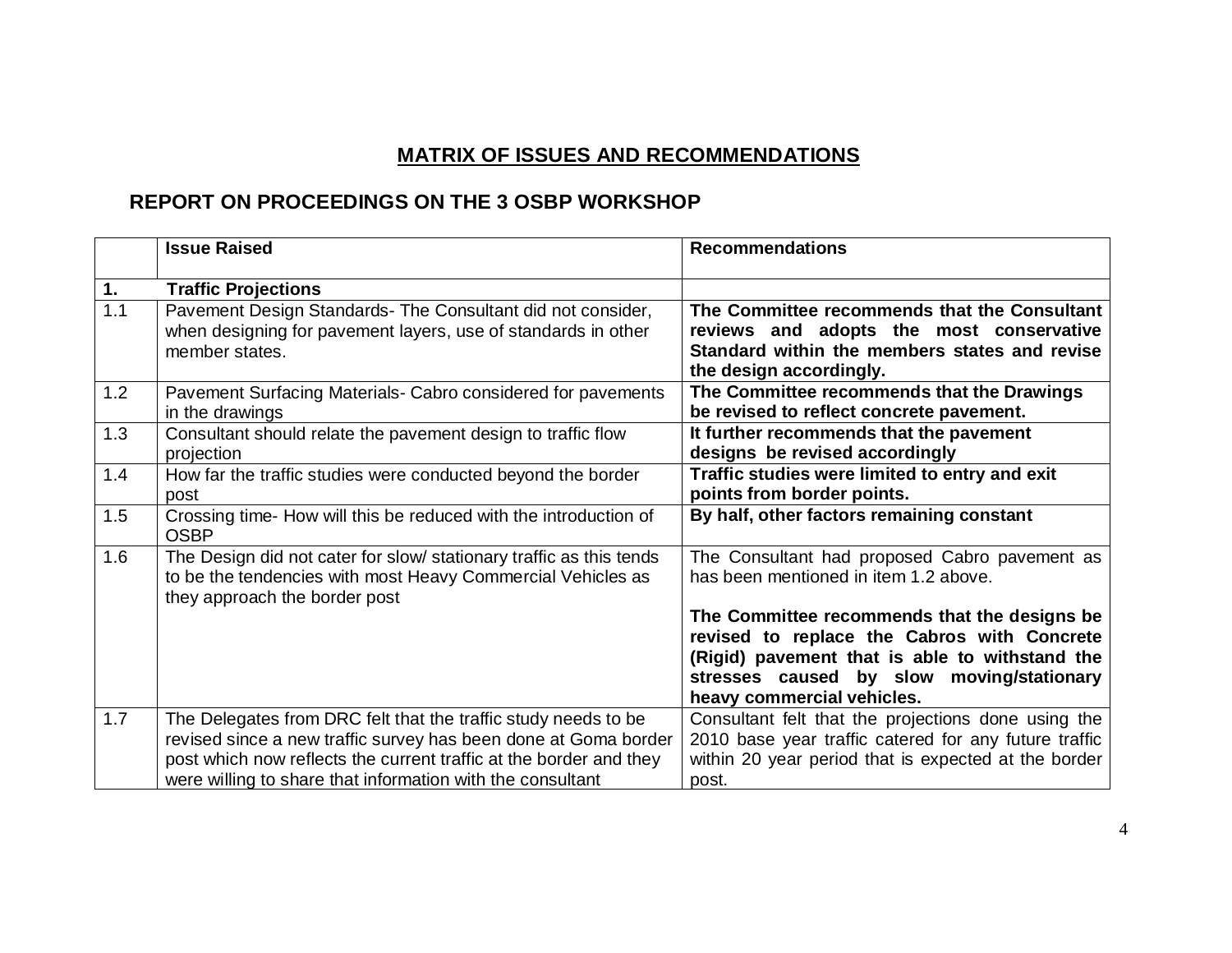|                  |                                                                                                                                                                                                                                  | The Committee recommends that the Consultant<br>look into the data provided by DRC and if there<br>are significant differences with the consultants<br>projections, then the Final Design be revised<br>accordingly. |
|------------------|----------------------------------------------------------------------------------------------------------------------------------------------------------------------------------------------------------------------------------|----------------------------------------------------------------------------------------------------------------------------------------------------------------------------------------------------------------------|
| 2.               | <b>Institutional Framework</b>                                                                                                                                                                                                   |                                                                                                                                                                                                                      |
| 2.1              | Recommendations on management of OSBP should be deferred<br>until relevant bills are passed by partner states                                                                                                                    | The Committee recommends that the consultant<br>incorporates the outcome of the proceedings of<br>the meeting planned for 24th Oct 2011 by EAC<br><b>Sectoral Council on Legal and Judicial Affairs</b>              |
| 2.2              | Delays at the border post                                                                                                                                                                                                        | It is further recommended that the Consultant<br>should come up with design performance<br>indicators of the various OSBP agencies.                                                                                  |
| 2.3              | The Structures in EAC members are different from the one<br>applied in DRC e.g. Revenues Authority                                                                                                                               | The Committee recommends that the Consultant<br>looks into DRC concerns with a way forward to<br>harmonize tripartite requirements of EAC,<br><b>COMESA and SADC.</b>                                                |
| 2.4              | Communication barrier due to different languages and lack of<br>training                                                                                                                                                         | The Committee recommends that NCTTCA look<br>at possibility of training border post staff in<br>basic border post procedures including<br>translation of documents in the common used<br>languages in the region     |
| 2.5              | DRC raised Concern on the slow implementation of EAC 2010<br>bill and that Bilateral Agreements may not necessarily assist EAC<br>Bill.                                                                                          | It is recommended that Partners states enter into<br><b>Bilateral Agreements which has to be</b><br>domesticated in their National Laws according to<br>Section 3 of the Proposed Bill.                              |
| 3.               | <b>Physical Infrastructure</b>                                                                                                                                                                                                   |                                                                                                                                                                                                                      |
| $\overline{3.1}$ | Gisenyi-Goma Border post- Recommendation by the consultant<br>to locate OSBP at Poids Lourds instead of Corniche. The name<br>Gisenyi as it appears in item 3.1 above was not correct as the<br>name has been changed to Rubavu. | Concerning the issue of location of the OSBP at<br>Gisenyi-Goma, the Committee recommends that<br>the Consultant base its design on previous<br>stakeholders recommendations in which the                            |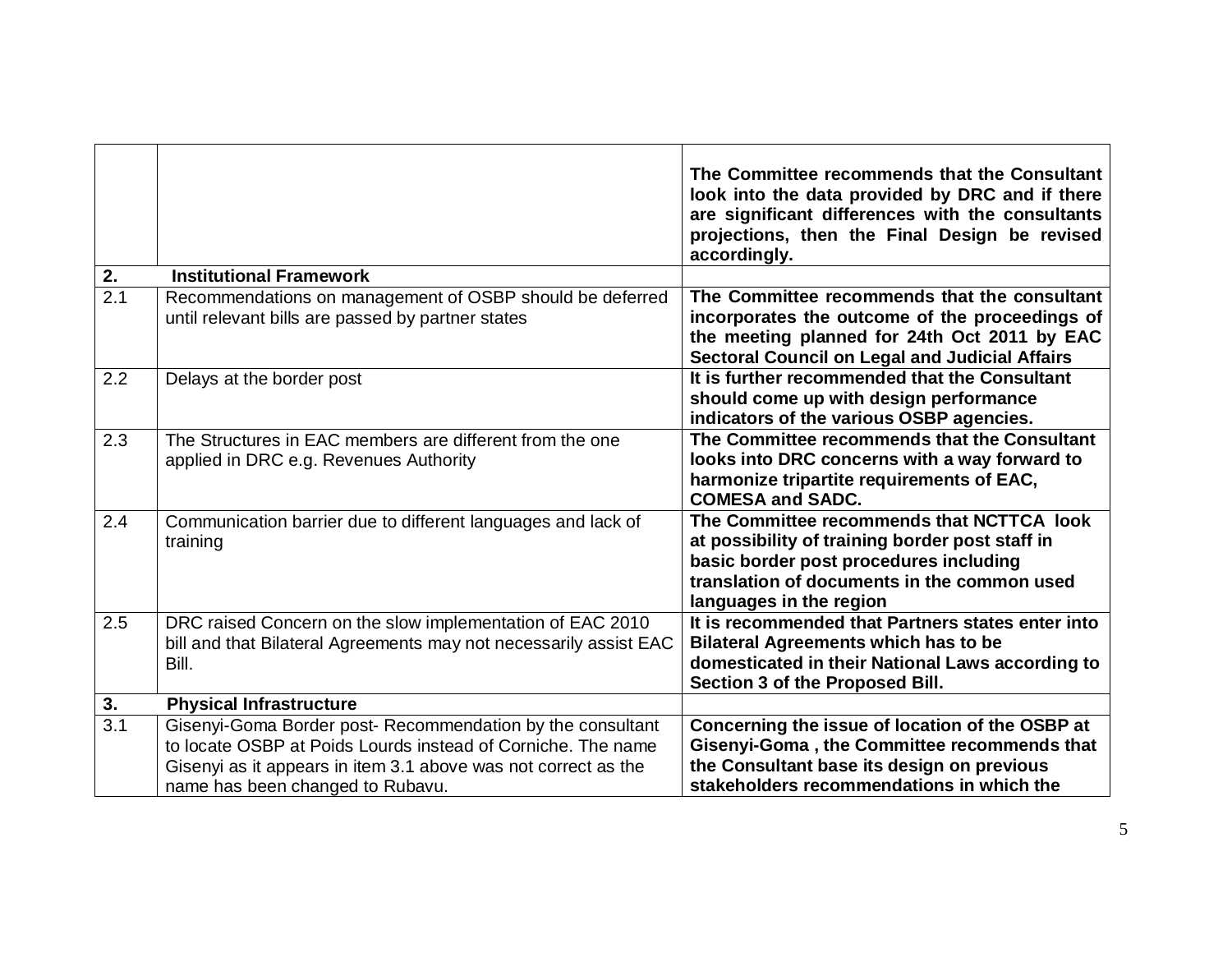|     |                                                                                                                                                                                                                                                                                                            | Corniche border post is to be designed as<br>common One-Stop Border Posts.<br>It is further recommended that the Final Design<br>Report be revised to design the OSBP at Poids<br>Lourds as "Juxposed Border".<br>It was noted, however that Rwanda is currently going<br>on with the implementation of their Master Plan. |
|-----|------------------------------------------------------------------------------------------------------------------------------------------------------------------------------------------------------------------------------------------------------------------------------------------------------------|----------------------------------------------------------------------------------------------------------------------------------------------------------------------------------------------------------------------------------------------------------------------------------------------------------------------------|
| 3.2 | Goma- Proposed site for verification shed and Scanner is<br>swampy and might not meet the EIA requirements according to<br>REMA act. The DRC delegates felt that the item 3.2 was not well<br>captured as REMA deals with Rwanda.                                                                          | <b>The</b><br><b>Committee</b><br>recommends<br>that<br>the<br>Consultants review the proposed site at Goma to<br>ensure that it meets the Environmental Impact<br>Assessment (EIA )requirements of REMA. It is<br>further recommended that item 3.2 should read<br>Rubavu and not Goma as per section 3.1 above           |
| 3.3 | Akanyaru- Cost options for Juxtaposed or common border                                                                                                                                                                                                                                                     | It is recommended that the type of OSBP<br>between Burundi and Rwanda at Akanyaru Haut<br>be a "Common Border"                                                                                                                                                                                                             |
| 3.4 | Verification Shed, X-Ray and Warehouse proximity                                                                                                                                                                                                                                                           | The committee recommends that the verification<br>sheds, X-Ray and Warehouse be incorporated in<br><b>Final Design.</b>                                                                                                                                                                                                    |
| 3.5 | Inclusion of Weighbridges within OSBP. Uganda position is to<br>have the custom weighbridge within the border control zone,<br>same position shared by Rwanda and DRC Delegates.<br>Consultant also advised to check the EAC bill, experiences at<br>Chirundu and Mutukula OSBPS in making recommendations | The committee recommends that the Consultant<br>includes only Customs weighbridges in OSBP in<br>the Final Report. For axle load control, it is<br>recommended that the Consultant borrows<br>experiences at Chirundu and Mutukula OSBPs<br>while making his recommendations in the Final<br>Report.                       |
| 3.6 | Provision of the following Facilities<br>Warehouse – Storage of different categories of goods<br>- Wet cargo                                                                                                                                                                                               | It is recommended that for most items, the<br>consultant incorporate them in Final Design.                                                                                                                                                                                                                                 |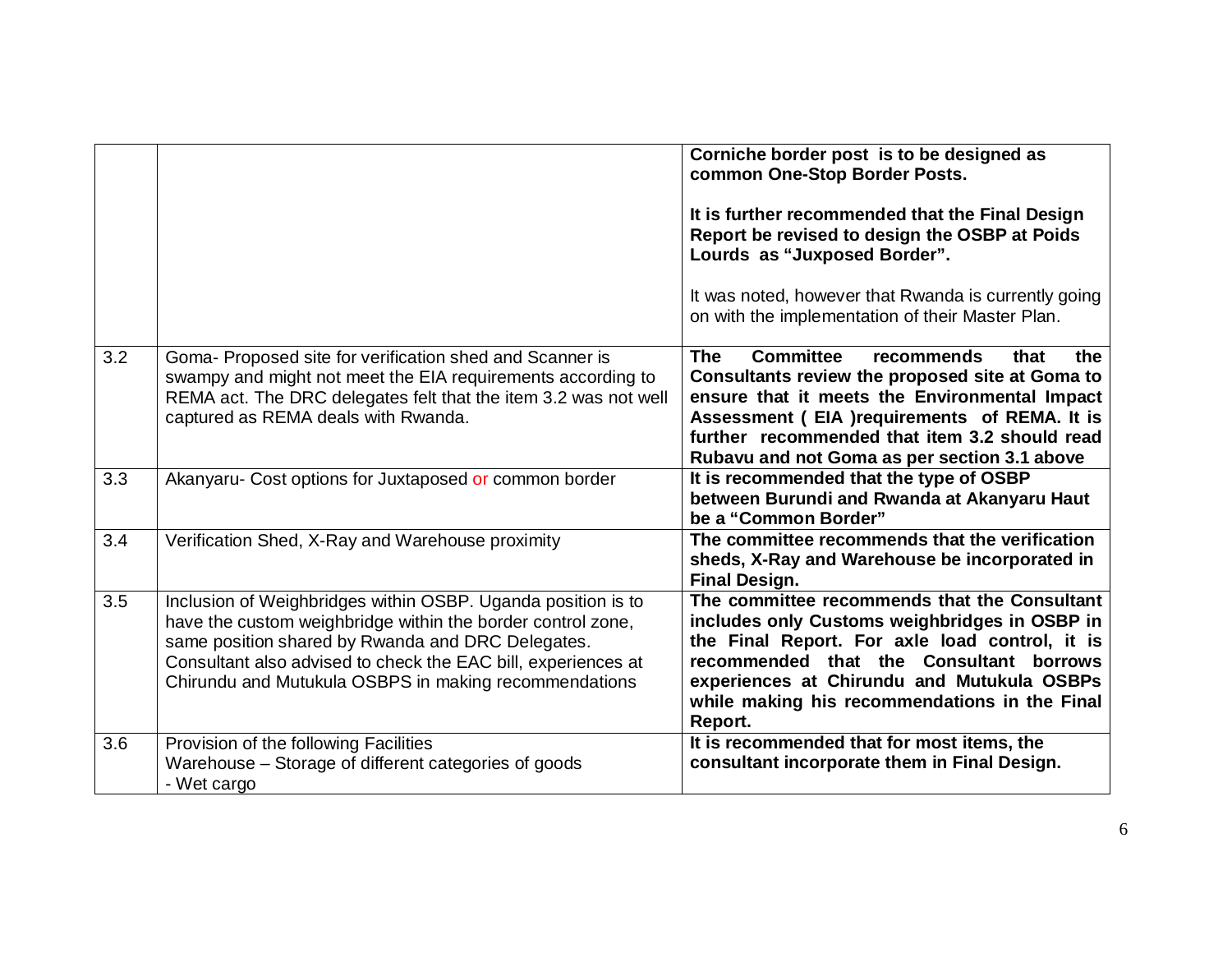|                  | - Office Space<br>- Strong room<br><b>Administration Building</b><br>- Interview Room<br>- Archives<br>- Registry<br>- IT Server room<br><b>Parking Yard</b><br>- Management of fuel tankers and dipping facilities<br>In addition various delegates were concerned for exclusion of<br>minimal services to cater for private sector e.g.<br>- Banks<br>- Clinic<br>- Clearing and Forwarding Room | But for the extent of exclusion of services to be<br>provided to private sector, it is noted the<br>consultant pressed for a detailed brief on this<br>but in the absence the consultant will provide<br>minimum spaces around the OSBP.              |
|------------------|----------------------------------------------------------------------------------------------------------------------------------------------------------------------------------------------------------------------------------------------------------------------------------------------------------------------------------------------------------------------------------------------------|-------------------------------------------------------------------------------------------------------------------------------------------------------------------------------------------------------------------------------------------------------|
| 3.7              | Mpondwe-. Proposed demolition of staff houses. A delegate felt<br>that compensation was omitted for relocation of neighboring<br>houses                                                                                                                                                                                                                                                            | It<br>is<br>recommended<br>that<br>staff<br>new<br>accommodation be provided as part of the<br>project. It is noted that the design is only based<br>within the existing border control zone and no<br>private property has been touched in the plan. |
| 3.8              | Kasindi- Electricity supply                                                                                                                                                                                                                                                                                                                                                                        | Noted that supply on site                                                                                                                                                                                                                             |
| $\overline{3.9}$ | Fire Fighting services/assembly                                                                                                                                                                                                                                                                                                                                                                    | It is recommended that this be addressed in<br><b>Final Report</b>                                                                                                                                                                                    |
| 3.10             | Maintenance of physical facilities                                                                                                                                                                                                                                                                                                                                                                 | Addressed in institutional framework                                                                                                                                                                                                                  |
| 3.11             | Bridge at Mpondwe/Kasindi- separation of Non-motorized traffic<br>including human beings, motorcycles, motor bikes, Hand Cats<br>etc                                                                                                                                                                                                                                                               | Addressed in the report, new bridge for motorized<br>traffic provided downstream. Existing bridge to cater<br>for all non motorized traffic                                                                                                           |
| 4.               | <b>EIA STUDY</b>                                                                                                                                                                                                                                                                                                                                                                                   |                                                                                                                                                                                                                                                       |
| 4.1              | Goma- fear of Volcanic Risks                                                                                                                                                                                                                                                                                                                                                                       | It is recommended to observe security strip<br>because of Volcanic Risks                                                                                                                                                                              |
| 4.2              | Noise and smoke pollution                                                                                                                                                                                                                                                                                                                                                                          | Addressed in the report                                                                                                                                                                                                                               |
| 4.3              | Cost of relocation in Akanyaru and Goma                                                                                                                                                                                                                                                                                                                                                            | It is recommended that this be reviewed in Final<br><b>Design</b>                                                                                                                                                                                     |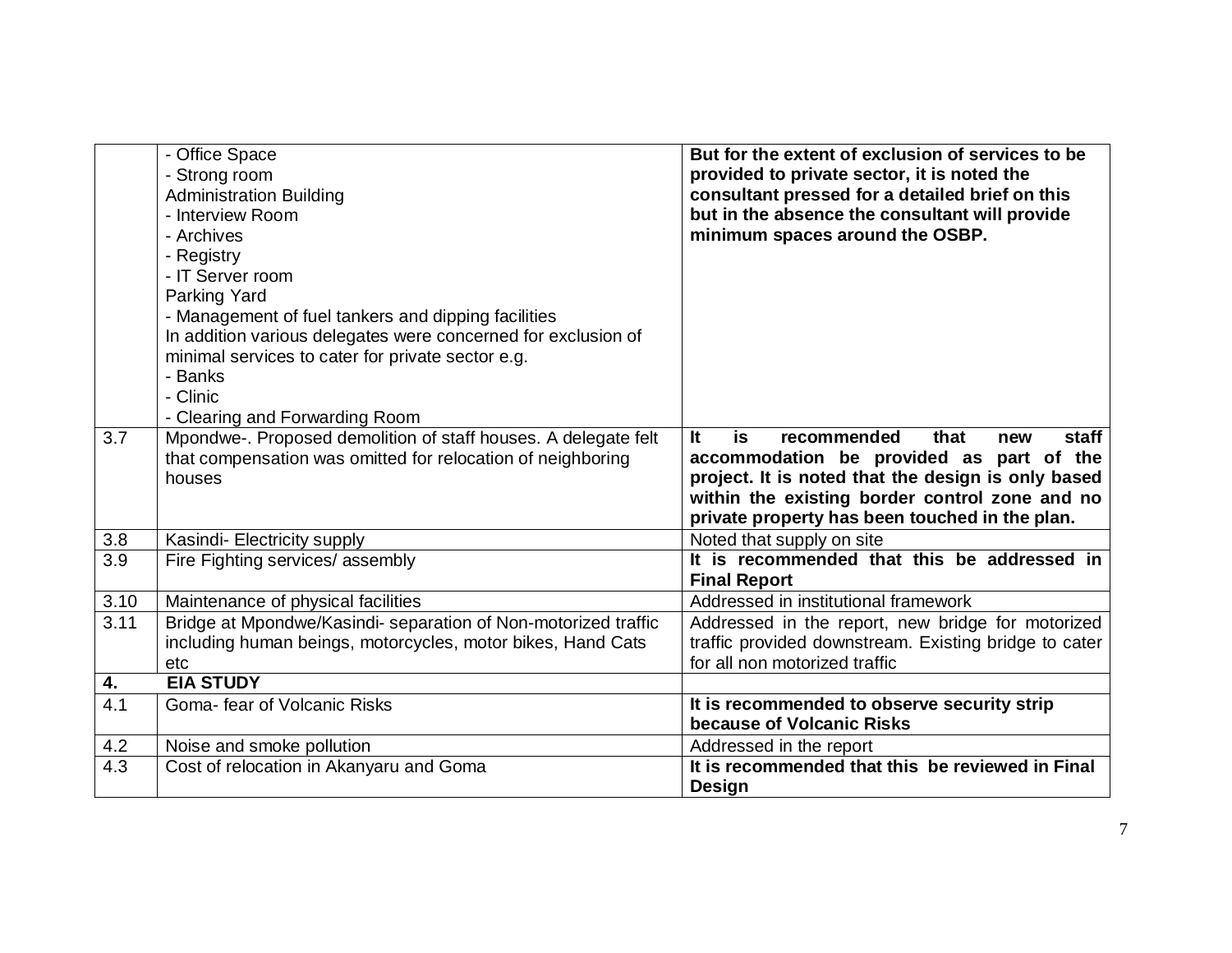| $\overline{5}$ . | <b>LEGAL AUDIT</b>                                                                                    |                                                                                                                                                                                                                                                 |
|------------------|-------------------------------------------------------------------------------------------------------|-------------------------------------------------------------------------------------------------------------------------------------------------------------------------------------------------------------------------------------------------|
| $\overline{5.1}$ | Current Procedures and existing legislation not covered in the<br>report                              | Covered adequately in the report                                                                                                                                                                                                                |
| 5.2              | Omitted details of management procedures at OSBP                                                      | It is recommended that this be catered for under<br>bilateral agreement between partner states                                                                                                                                                  |
| 5.3              | The Consultant should carry out Comparative analysis of the<br>existing laws<br>in the partner states | It is recommended that this be done and<br>included in the Final report.                                                                                                                                                                        |
| 6.               | <b>ICT</b>                                                                                            |                                                                                                                                                                                                                                                 |
| 6.1              | How ICT will assist in elimination/detection of fraud                                                 | It is recommended to be addressed in the Draft<br><b>Final Report</b>                                                                                                                                                                           |
| 6.2              | Incorporation of existing ICT system within member states and<br>Nile basin                           | It is recommended that the Nile Basin Initiatives (<br>NBIs) data and information sharing procedures<br>be considered as Northern Corridor Member<br>countries are also NBIs member States It is<br>recommended to be addressed in Final Report |
| 6.3              | Software-Cost omitted                                                                                 | It is recommended that this be addressed in the<br><b>Final Report</b>                                                                                                                                                                          |
| 6.4              | Software-Cost omitted                                                                                 | It is recommended that this be addressed in the<br><b>Final Report</b>                                                                                                                                                                          |
| 6.5              | <b>Security Requirements</b>                                                                          | It is recommended that this be addressed in the<br><b>Final Report</b>                                                                                                                                                                          |
| 6.6              | Sustainability of the proposed system                                                                 | It is recommended that this be addressed in the<br><b>Final Report</b>                                                                                                                                                                          |
| $\overline{7}$ . | <b>GENERAL</b>                                                                                        |                                                                                                                                                                                                                                                 |
| 7.1              | Response Matrix- Include column for action taken                                                      | It is recommended that this be incorporated in<br>the Final Report                                                                                                                                                                              |
| 7.2              | Detailed Engineering Design- the scope of works                                                       | It is recommended that Detailed Engineering<br>Design be done according the contract and with<br>all requirements attached to this kind of design.<br>Type of OSBPs agreed in the workshop are as<br>follows:                                   |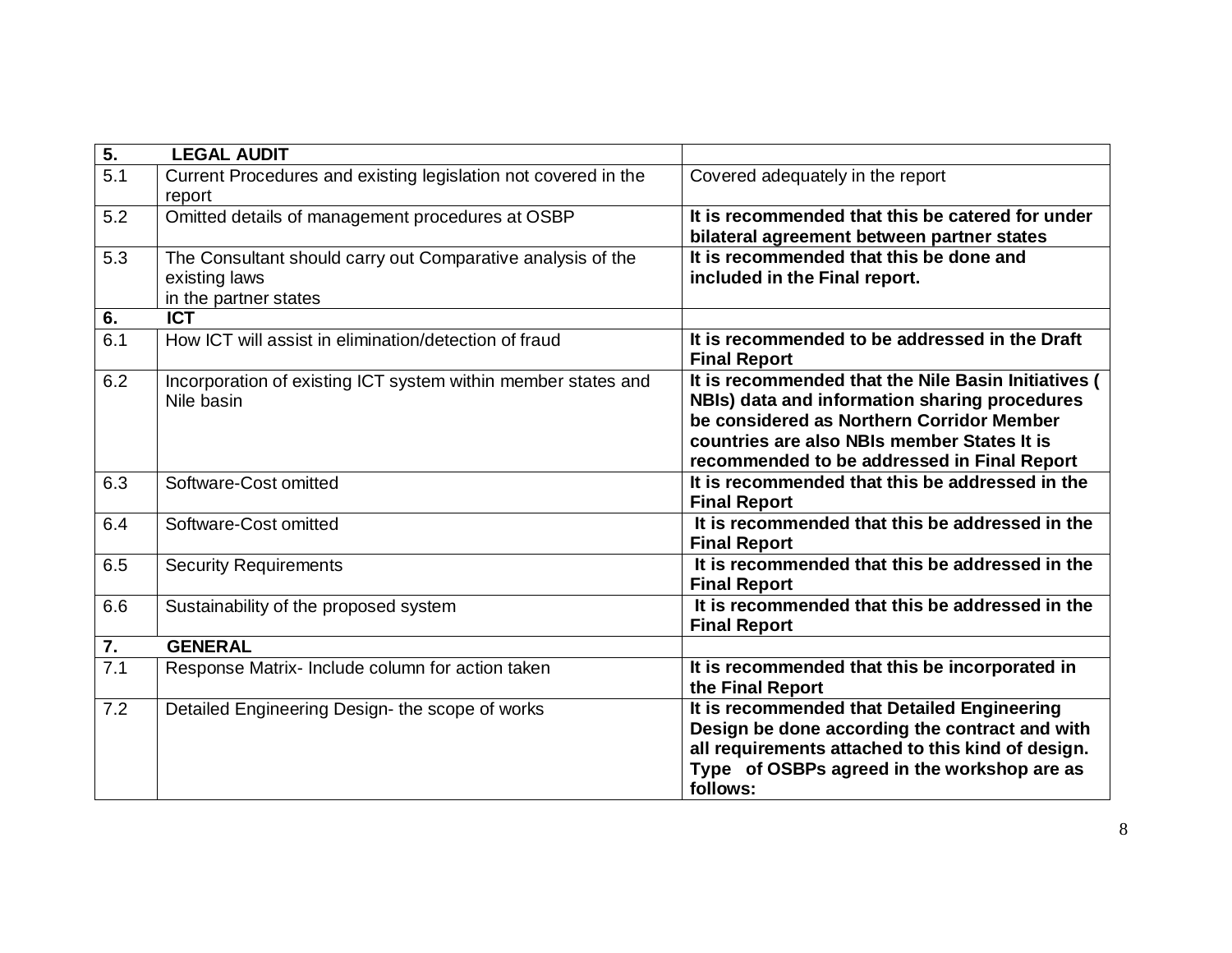|     |                                                                                                                             | Mpondwe /Kasindi: "Juxtaposed"<br>Goma/Rubavu (Poids Lourds): "Juxtaposed"<br><b>Akanyaru Haut: "Common"</b>                                                                                  |
|-----|-----------------------------------------------------------------------------------------------------------------------------|-----------------------------------------------------------------------------------------------------------------------------------------------------------------------------------------------|
| 7.3 | Time Frame for implementation                                                                                               | Secretariat to address                                                                                                                                                                        |
| 7.4 | Consuntant advised to consult the EAC secretariat and include<br>any appropriate recommendations in the Final Design Report | Noted and will be done                                                                                                                                                                        |
| 7.5 | Consultant to look at the Nile Basin Protocol Website and include<br>any recommendation in the Final Design                 | Noted and will be done.                                                                                                                                                                       |
| 7.6 | Procedure for application for funding by ADB.                                                                               | ADB Delegate advised that application for funding<br>should be put by EAC Secretariat and that this must<br>be supported by a letter from each of the member<br>States sharing a border post. |
|     |                                                                                                                             | The Secretariat instructed the Consultant to include<br>ADB as the funding agency in all the documents<br>submitted.                                                                          |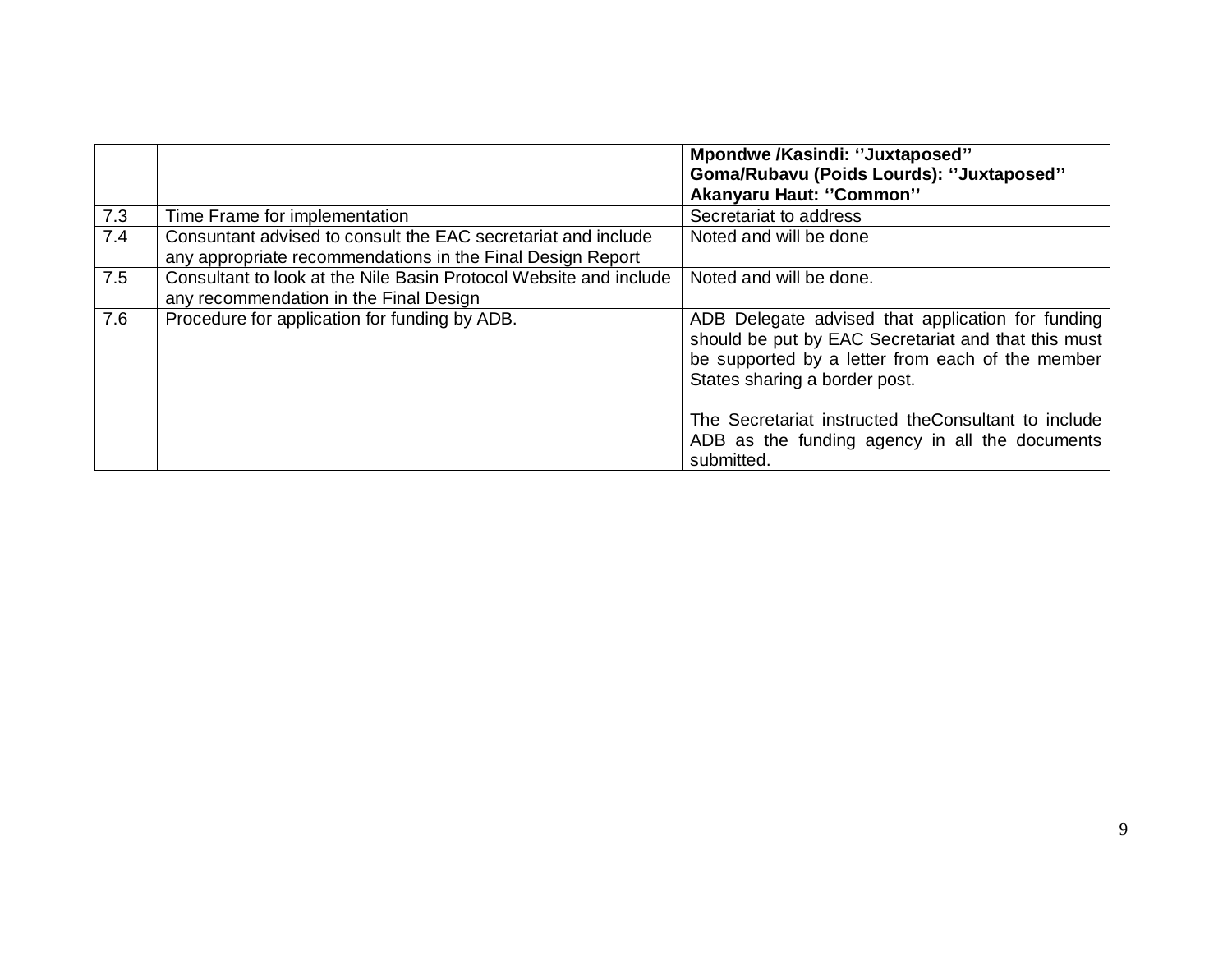# **B. PRESENTATION OF THE FINAL REPORT OF THE NORTHERN CORRIDOR INFRASTRUCTURE MASTER PLAN**

- 15. The Secretariat presented the Final Report of the Technical Committee on Infrastructure Development and Management.
- 16. The Final Report comprises 38 projects considered as priority projects in order to respond to the demand in transport by the year 2030, estimated to total approximately 80 million tonnes **per year**. The Master Plan took into account the following criteria:
	- a. The magnitude of the transport problem that the project is addressing (congestion, low capacity), or the project has an internal rate of return higher than 12%;
	- b. The state of progress in the preparation of the project.

# I. **Roads**

17. The Master Plan retained 10 projects. Out of these 10 projects recommended in the Master Plan, six address the issue of capacity. In particular, the Master Plan recommends the creation of by-passes to avoid urban centres along the Northern Corridor such as Mombasa, Eldoret and Kigali. The Master Plan also recommends the widening of the major routes of the Northern Corridor whose carriageway width is less than 7m.

# **Recommendations**

- *a. The Committee recommends that the countries adopt a standard width of 7m (minimum of 3.5 meters per lane) of carriageway and 2m of shoulder width minimum for the main Northern Corridor trunk road.*
- *b. The Committee further recommends harmonisation of Axle Load limits within the Northern Corridor Member States.*
- c. *The Committee also recommends that the necessary improvements be carried out in order to resolve the issue of traffic congestion in the areas where the trunk road crosses urban centres located along the Northern Corridor.*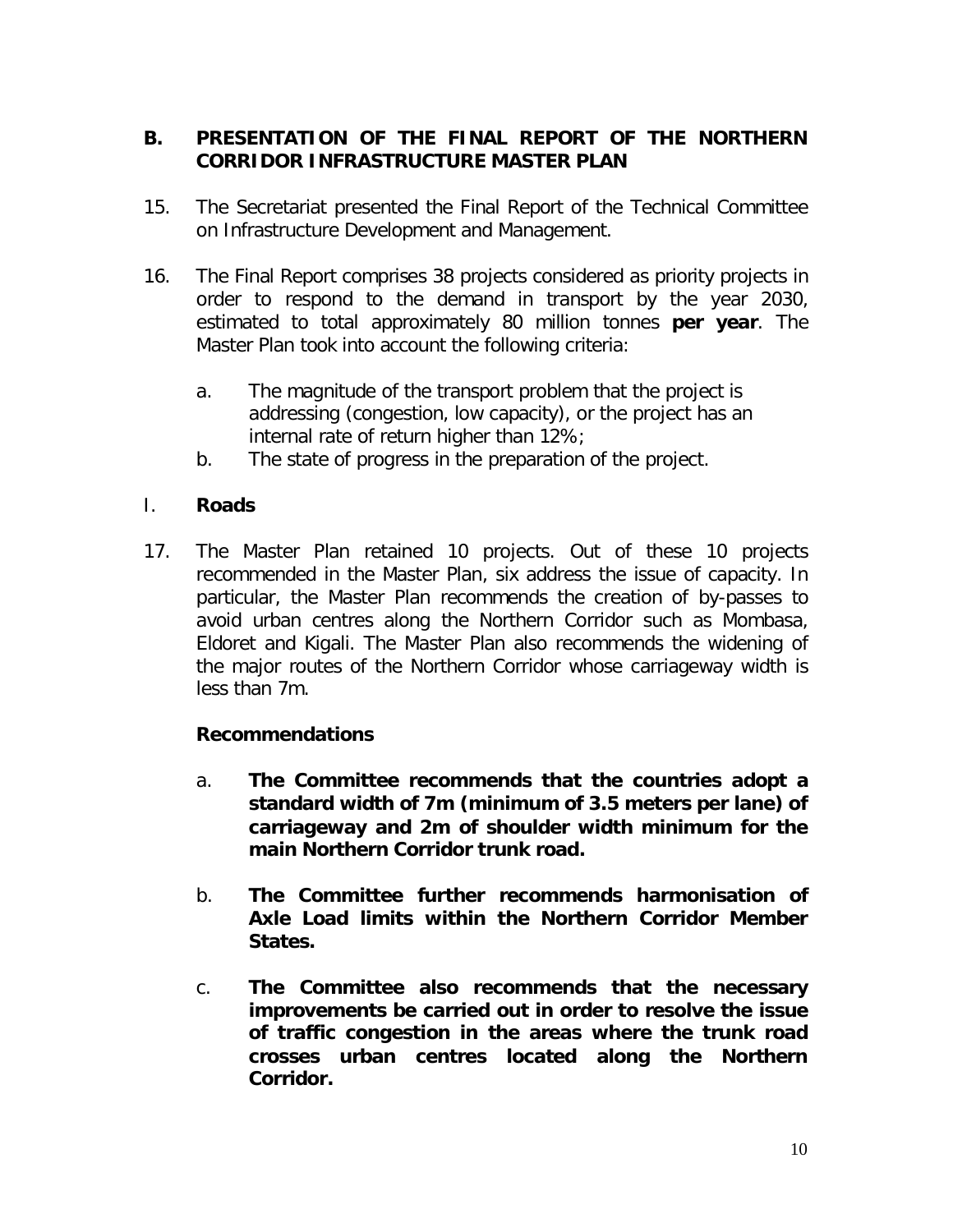# II. **Railways**

- 18. The Master Plan recommends 9 projects. These will involve, on the one hand, the rehabilitation of the existing metric gauge line between Mombasa and Kampala and, on the other, creation of new standard gauge lines in the Northern Corridor region.
- 19. Much as the need to construct a standard gauge line is evident and is in line with the Railways Master Plan of the EAC, the Master Plan recommends the rehabilitation of the existing railway lines as a matter of priority, particularly the metric gauge line from Mombasa to Kampala.

### **Recommendations**

*The Committee recommends that RVR and other relevant players take necessary measures to secure the required funding and rehabilitate existing meter gauge lines between Mombasa and Kampala.*

*The Committee further recommends that the member states take necessary measures to finalise studies for the development of new standard gauge railway lines along the Northern corridor.*

#### III. **Sea Ports**

- 20. The Master Plan recommends 6 projects. The Technical Committee was informed of the high traffic growth rate at the Port of Mombasa, which has been 8.8% per annum since 2002, with accelerated growth in the containerised traffic (14% for imports).
- 21. Heavy investment is planned under the Master Plan for the Port of Mombasa, in order to increase handling capacity. However, with the current configuration of the port today, it will reach full saturation before 2030, hence the need to construct another port at Lamu.
- 22. The deep water port of Banana in the DR Congo is destined to serve as an entry point for the Northern Corridor in matters of international trade. Once the construction works are finished, the region will have a link between the Atlantic Ocean and the Indian Ocean.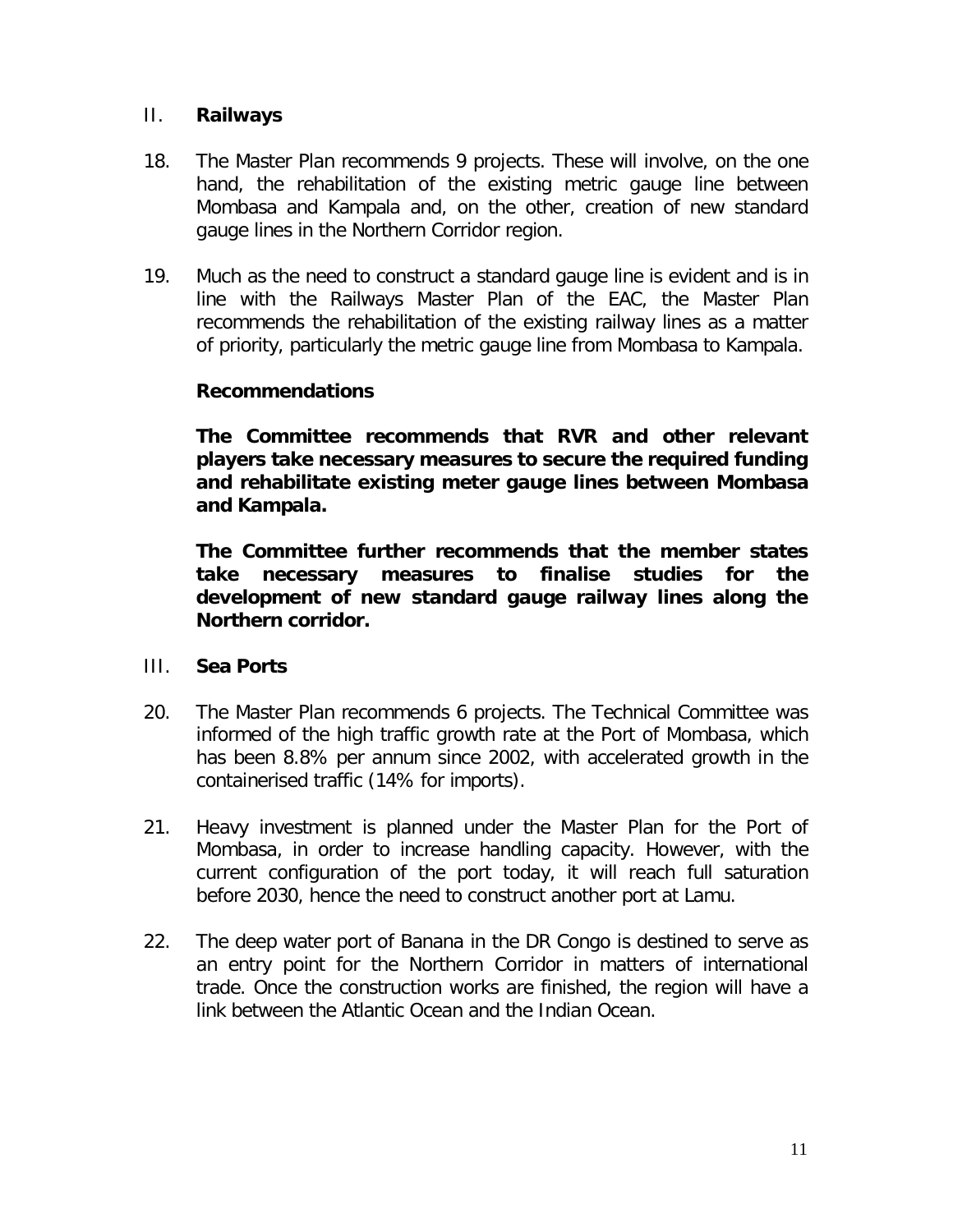# **Recommendations:**

- a. *Speed up the implementation of the investments envisaged in the Master Plan for the Port of Mombasa;*
- b. *The Government of DRC to finalise the feasibility study for the development of the deep sea port of Banana*
- c. *The Government of Kenya to undertake necessary measures for the development of the deep sea port of Lamu.*

### IV. **Inland Ports and Inland Waterways**

23. The Master Plan recommends 5 projects. These projects comprise the improvements in navigation on Lake Victoria, Lake Tanganyika, Lake Kivu, and River Congo and on the Kagera River. They also include the rehabilitation of the infrastructure and equipment in the port of Kisangani.

### **Recommendation:**

*The Committee noted the recommendation of the Master Plan of envisaging to increase investment in the infrastructure but also reforms in the management of these waterways, with a view to improving their outreach, efficiency, cost effectiveness and safety.*

*The Committee further recommends that the development and operationalization of the inland ports and waterways be done as soon as possible*

*The Committee recommends that the infrastructure master plan should include plans for the development of in-land water ports at Lake Albert, George and Lake Kyoga*

#### V. **The Pipeline and associated facilities**

24. The Master Plan proposes 2 projects, namely the pipeline destined for connecting South Sudan to the port of Lamu and a pipeline for the transportation of refined petrolium products from Lake Albert to the various Northern Corridor countries.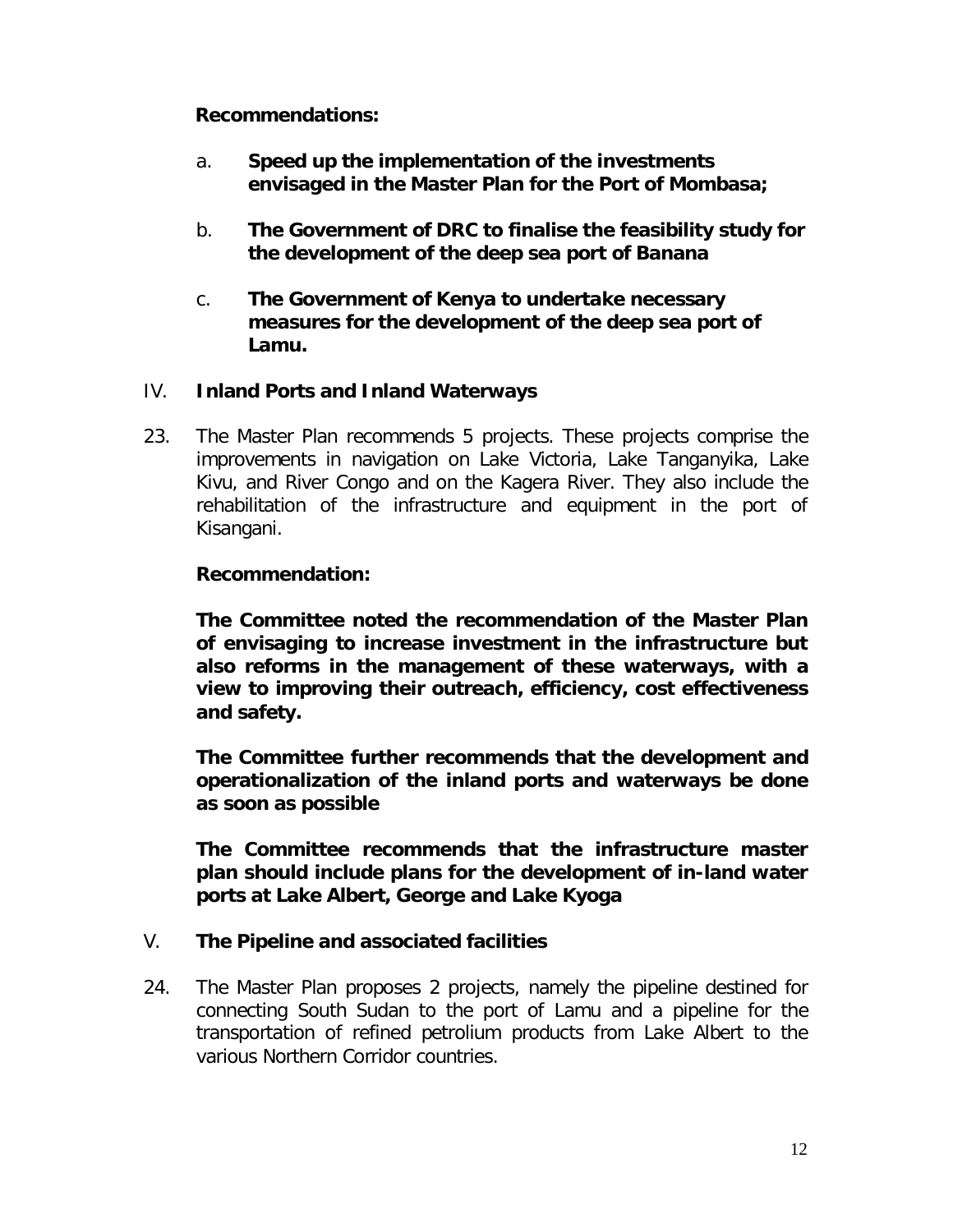# *Recommendations*

- *a. The Committee welcomed the initiatives made in an effort to develop the pipelines of the Northern Corridor and recommends the immediate implementation of the projects in order to lower the current high costs of transporting petroleum products, particularly affecting the landlocked countries of the Northern Corridor.*
- *b. It further recommends that the existing Mombasa – Nairobi pipeline be replaced in order to meet the increasing transport demand, considering that the Nairobi – Nakuru – Eldoret section has already been enhanced by constructing a parallel line.*
- VI. **The other projects are in the field of multimodal and institutional transport, as well as the establishment of one-stop border posts.**
- 25. These are namely:
	- The multimodal access corridor to the new container terminal at Kipevu in the port of Mombasa;
	- **EXECT** Creation of one-stop border posts between the Northern Corridor member countries.
	- **Institutional capacity building.**

# VII. **General observations on the Final Report**

- 26. During debate, the delegates wished to have some additional projects included in the Master Plan. However, the meeting concluded that at the present level, with the Master Plan already in place, and considering that extensive discussions had taken place between the various stakeholders in the member countries on the one hand, and with the Consultant, Louis Berger, who prepared the study and submitted it to the client on the other, it was no longer possible to include these new projects in the current plan.
- 27. Nonetheless, the Committee noted that the Plan should not be static and that it should be updated on a regular basis, say every five years.
- 28. The Committee proposed that a list of projects, considered to be priority projects by the member States and which do not figure in the Final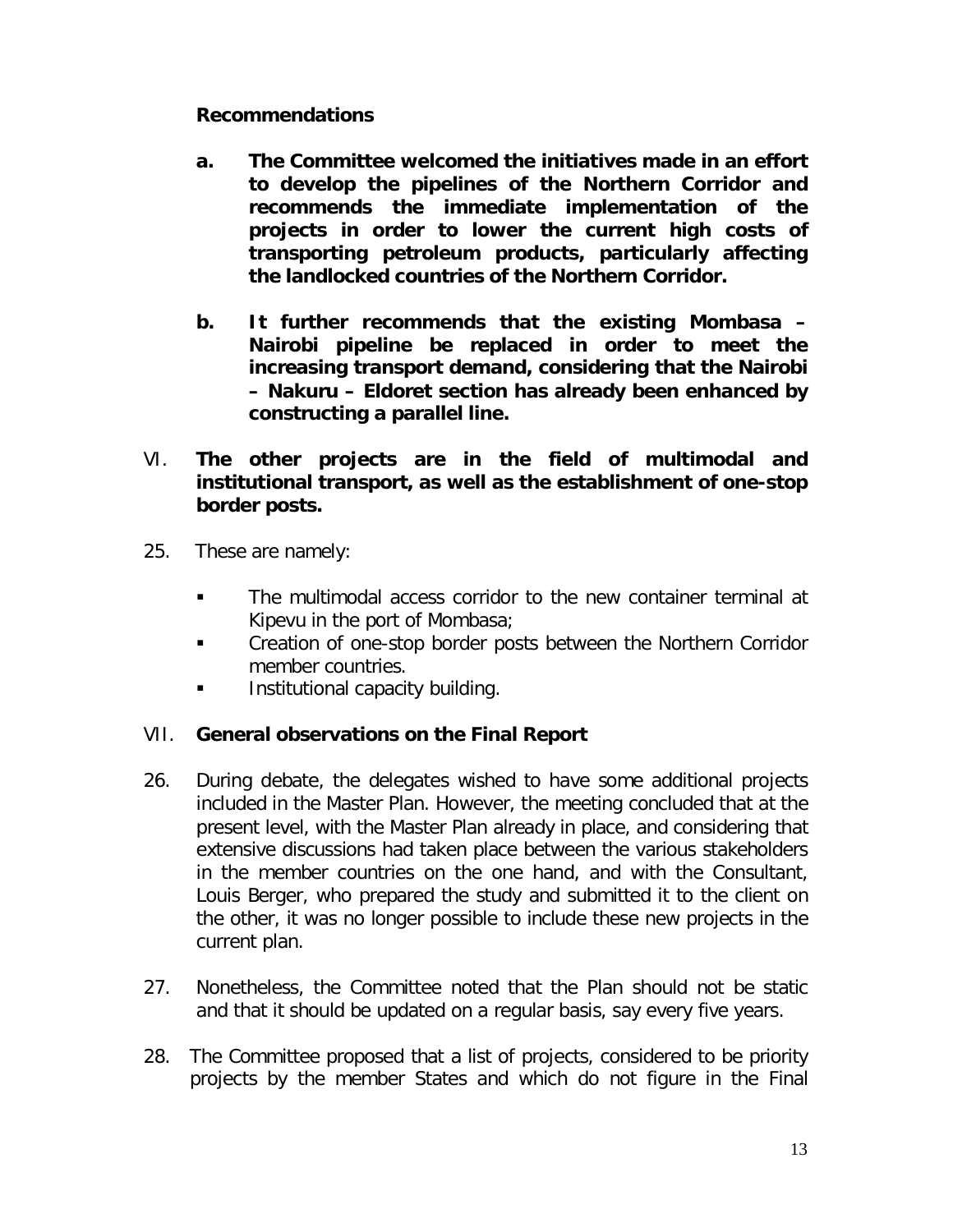Report, be prepared and attached as an annex to this Report for future consideration. The list is attached to this Report as Annex II.

# VIII. **State of Progress of the 2011 – 2012 Work Programme**

- 29. The Secretariat presented a progress report on the implementation of the Work Programme, which covers 18 months and whose budget extends up to June 2012.
- 30. The Committee noted that there were delays in some activities with regard to the initial plan; and recommended that all efforts be made to speed up the implementation of the programme, which shall have to be evaluated by the Executive Board when the budgetary period comes to an end.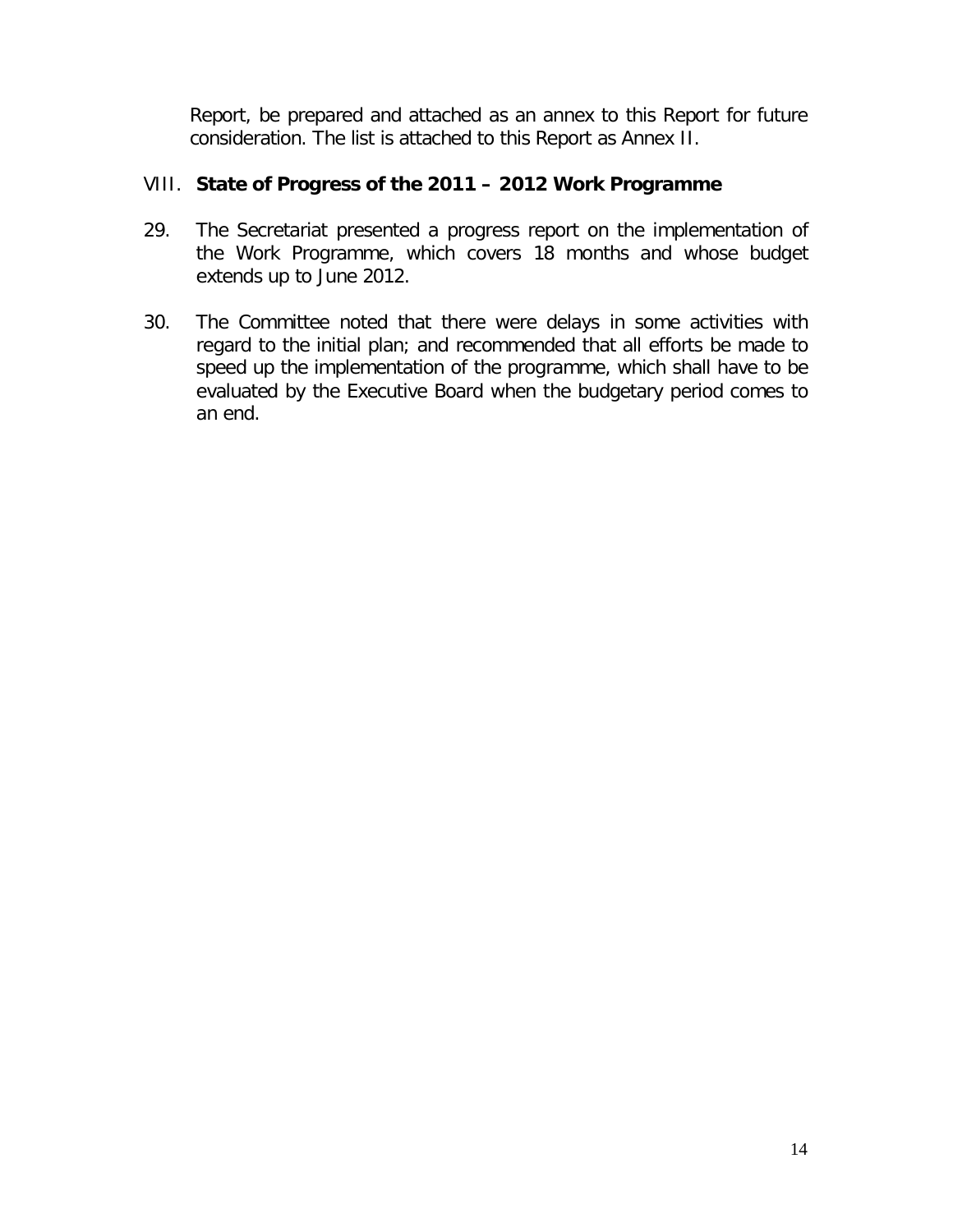# **PRIVATE SECTOR AND INVESTMENT PROMOTION COMMITTEE**

## IX. **THE NORTHERN CORRIDOR SDI PROGRAMME**

- 31. The Committee was informed that the EDC/ SDI approach aims at synchronizing and creating synergies between transport infrastructure development and other key sectors of the economies including Energy, Agro-processing, Mining and Tourism industries.
- 32. The Committee adopted the final report of the Scoping Study on the Northern Corridor Spatial Development Program (SDP) initiative. The Committee noted the key Anchor Projects that were identified, however, it was noted that some data in the study need to be updated.
- 33. The Committee further noted that the SDP initiative is aimed at Transformation of the Corridor into an Economic Development Corridor (EDC) by promoting Public – Private Partnerships in transport infrastructure investments and investments in other sectors to promote synergies between transport infrastructure and other sectors.
- 34. The Committee also noted that the Secretariat need to work more closely with member states agencies involved in promoting private sector development and especially by looking at the PPP initiatives and legal frame currently being initiated within the member states.

#### X. **PRIORITISATION OF INVESTMENT AND PROMOTION OF PPPs**

35. The Committee discussed and adopted the Final report of the Scoping study with the following major amendments and recommendations especially in regards to the data and priority projects.

#### **Recommendations**

The Committee after deliberations made the following recommendations;

(i) *On the part of DRC, it was noted that the list of prospective investment projects was not exhaustive and therefore recommended that the secretariat collects further data on sectors of mining, Oil deposits in Eastern DRC, Cement production, Methane gas which is shared in Lake Kivu with Rwanda, Timber production and*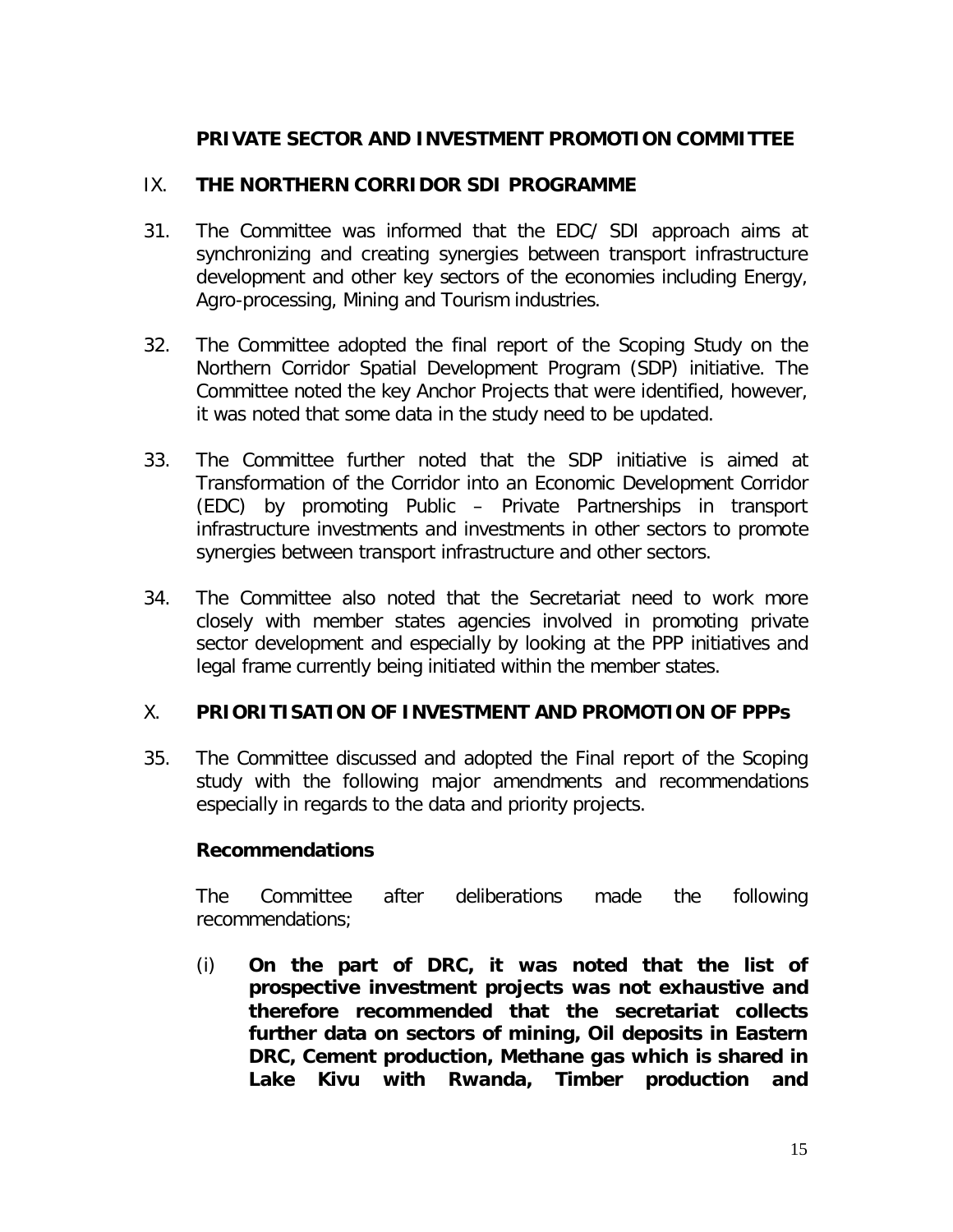*processing and the port project linking DRC to the Atlantic Ocean.*

- (ii) *The Committee noted that some of the economic and National data does not reflect the real situation on the ground in some countries particularly Burundi and DRC. it was recommended that data should be updated by the secretariat in conjunction with the National Investment Agencies in Member Countries as soon as possible*
- (iii) *It was further recommended that further consultations be undertaken between with member countries through National Investment Agencies to update the list of priority projects in the Scoping Study report.*
- (iv) *The Committee further recommended that member countries should work together and come up with common strategies for addressing the Non-Tariff Barriers.*
- (v) *It was also recommended that the key actions for the promotion of Northern SDP should be fast tracked by the Secretariat in close collaboration with key private sector organizations.*
- 36. The Committee strongly upheld the Board recommendation that the Secretariat should establish more close collaboration and work with the existing agencies in member states in charge of Investment promotion and development PPPs in promoting the program.

# 37. **For more effective representation and more inclusiveness, the Northern Corridor Private Sector Investment/PPP Committee the meeting recommended the following agencies ;**

- i. Kenya Private Sector Alliance;
- ii. Kenya Investment Authority;
- iii. Uganda Investment Authority;
- iv. Uganda Private Sector Foundation;
- v. Rwanda Private Sector Federation;
- vi. Rwanda Development Board;
- vii. ANAPI DRC;
- viii. Federation Des Enterprises Du Congo (FEC)
- ix. Burundi Investment Agency;
- x. Kenya National Chamber of Commerce and Industry
- xi. Uganda National Chamber of Commerce and Industry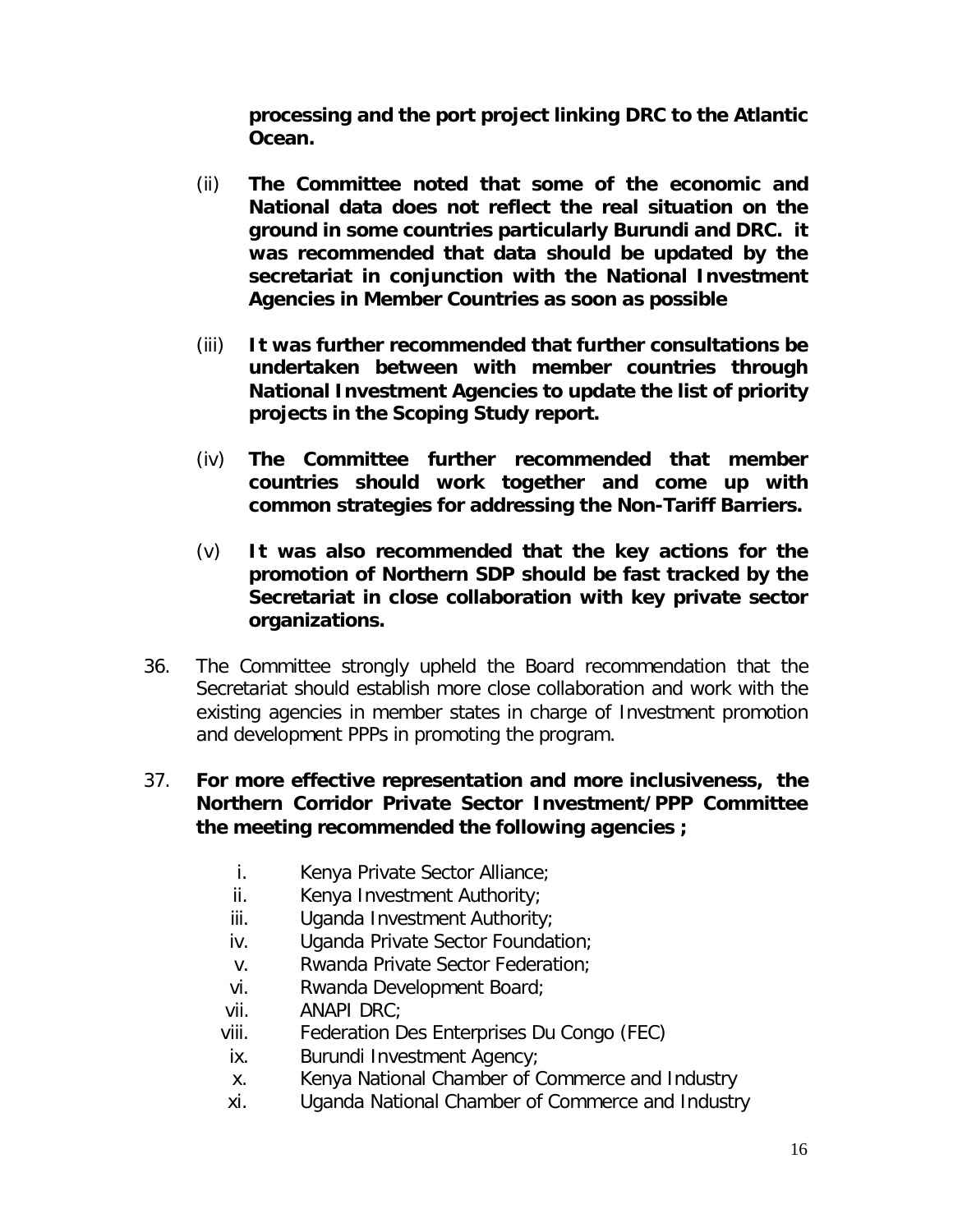- xii. Burundi Federal Chamber of Commerce and Industry;
- xiii. Ministries of Transport and Infrastructure
- xiv. Representatives of Ministries of Finance and Planning/ Treasury involved in PPPs frameworks; and
- xv. Representatives of Public Agencies in transport and infrastructure, Pipeline, Port Management

## XI. **DEVELOPMENT OF NCSDP BUSINESS PLAN**

- 38. The Committee noted the Northern Corridor SDP Steering Committee meeting recommendation for preparation of a Business Plan and the Investment Promotion Strategy for the Northern Corridor SDI through the NEPAD/IPPF.
	- i. The Grant will be used for the development of the Northern Corridor Spatial Development Initiative Business Plan and Implementation Strategy.
	- ii. This Plan and Strategy includes Northern Corridor Private Sector Investment Strategy, Communications Strategy for SDP and Strategy for PPPs Capacity Development and Social Economic issues
- 39. The draft Project Information Memorandum (PIM) document was presented to the Committee for information and noting and pledged to send further input on the logical framework to be sent to the Secretariat.
- 40. Based on the resolution of the Executive Board that had earlier approved and directed to the Secretariat to prepare the Project Information Memorandum (PIM) and Project Concept for submission to NEPAD/IPPF, the Committee pledged its support to work closely with the Secretariat in this process.

# XII. **ACTION PLAN FOR THE NORTHERN CORRIDOR SDP**

41. The Committee discussed and adopted the phases of the Action Plan for the Northern Corridor SDP with amendments which shall be reconciled with earlier amendments made by the Steering Committee meeting. A revised Action Plan once revised will be submitted to Committee members for joint implementation.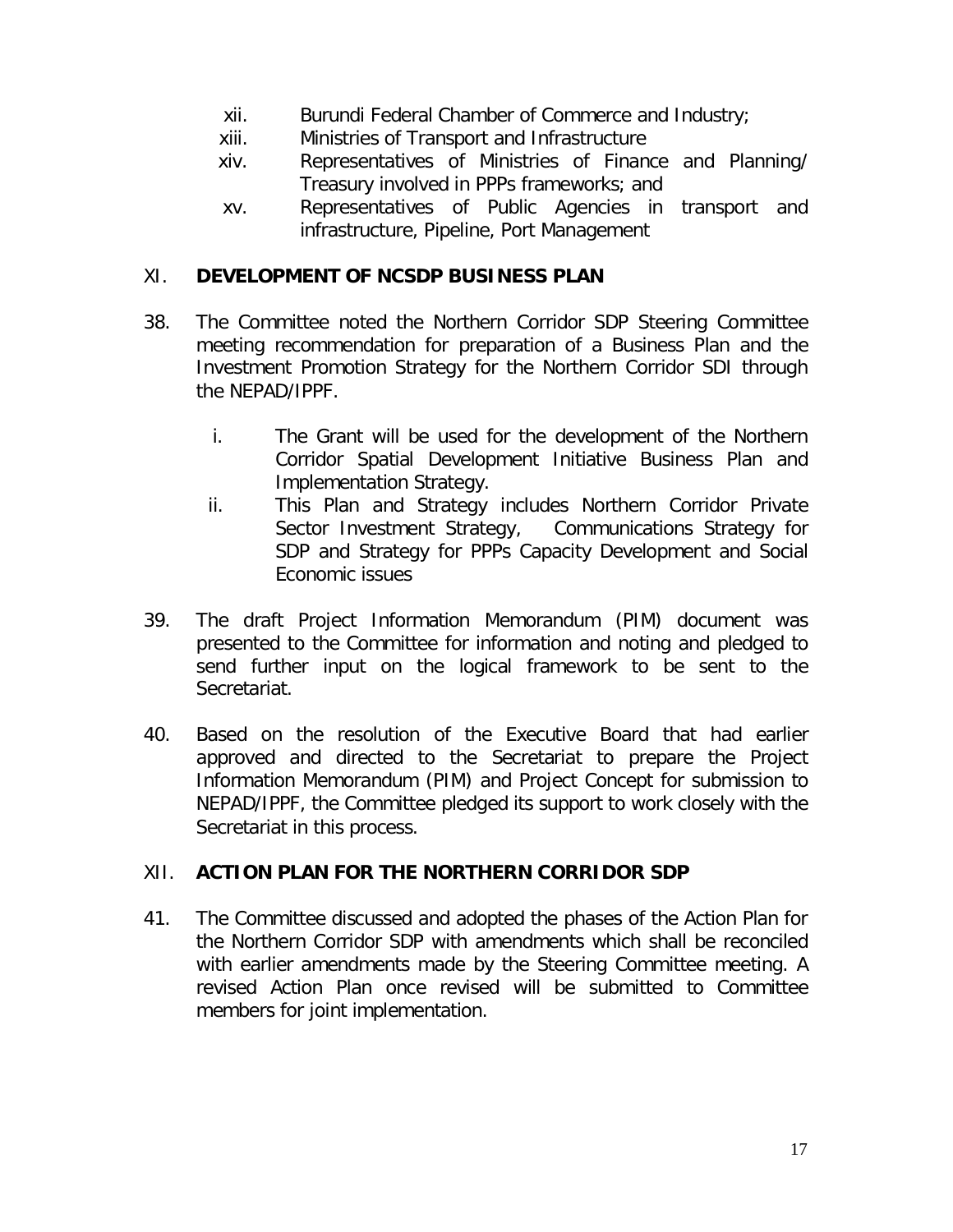# **Recommendation**

# *The committee recommended the formation of national focal points monitoring committee for enhancements of the action plan activities*

#### XIII. **OTHER NATIONAL AND REGIONAL INVESTMENT PRIORITIES**

42. Based on the Executive Board resolution which directed that investment strategies should be more focused on Investment Promotion Activities in areas of Port development and Inland Water Ways, Roads, Railway Development, Inland ports, Inland Container Depots, and Export Processing Zones (EPZs).

#### **Recommendations**

- a. *The Committee recommends that the Secretariat through National Investment Agencies compile data on the current investment initiatives and feasibilities already in place and PPP opportunities on Port development and Inland Water Ways, Roads, Railway Development, Pipeline, Inland ports on major lakes, Inland Container Depots, Parking yards, and Export Processing Zones (EPZs)/ Free Economic Zones. The information shall then be used to create sector profiles for promoting PPPs.*
- b. *Further, it was recommended that data on other production sectors including Energy, Mining, Agroprocessing, Tourism, ICT, Forestry and exploitation of natural resources be compiled by the Secretariat in collaboration with National Investment agencies to develop sector profiles.*

# XIV. **PROMOTION OF PPPS IN THE NORTHERN CORRIDOR**

43. The Committee noted that there already some initiatives from some countries like Kenya to develop a legal and policy framework for PPPs.

# **Recommendation**

*On promoting legal framework for PPPs, the Committee recommended that Investment Agencies referred to in paragraph 37 work with the Secretariat to update data on the*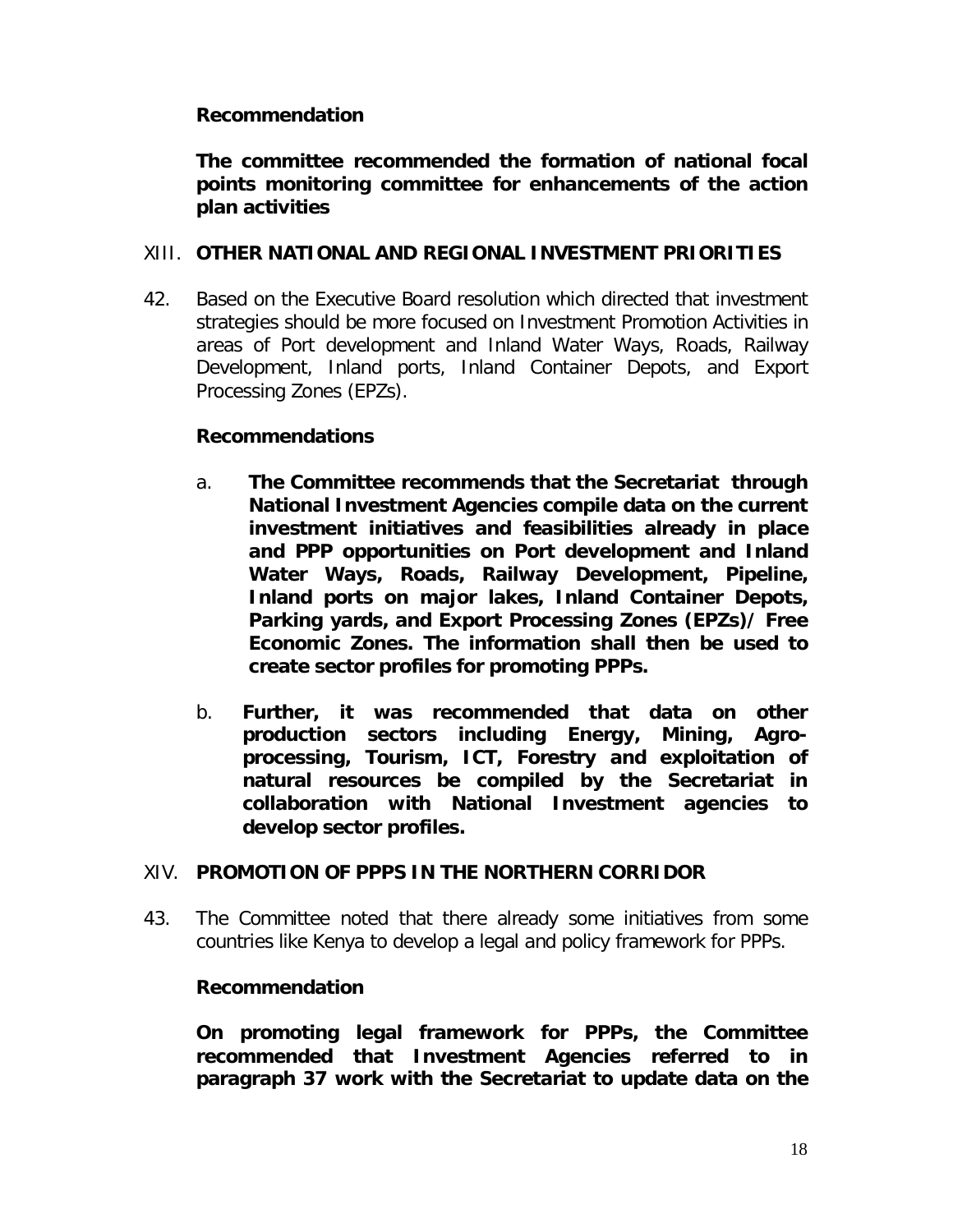*status of legal frameworks for PPPs in Member States with a view of harmonization.* 

# XV. **ADDRESSING CROSS-BORDER SOCIO-ECONOMIC DIMENSIONS ALONG THE NORTHERN CORRIDOR**

- 44. The Committee also noted the effects of socio-economic dimensions of HIV/AIDS, Environment, and safety on Cross Border Trade and Transport Logistics chain along Northern Corridor.
- 45. The Committee supported the Strategy for addressing HIV/AIDS and Road Safety along the Northern Corridor Cross-Border Transport as earlier directed by the Board.

# **Recommendations**

- *a. The Committee further recommended that the main strategy proposed should aim at setting up Wellness Centers, Information Centers and Rest Stops for Truckers and Public transport along the Northern Corridor.*
- *b. The development of ICT systems was recommended and should include key information on road safety, axle load control immigration issues and Customs clearance procedures.*

#### XVI. **WORK PROGRAMME FOR 2012**

46. The Committee adopted the Work Program for 2012. However, it was noted that the available allocated budget on some of the activities is marginal and may not be able to execute the planned activities.

# XVII. **Addendum**

# **Air Transport**

47. The Committee recommended that the secretariat carries out a study with a view of integrating Air Transport mode in the Northern Corridor Transport Master Plan and Investment

# **Promotion of Social Economic development**

48. The Committee recommended transformation and processing of raw materials into final products by all member states before export. This